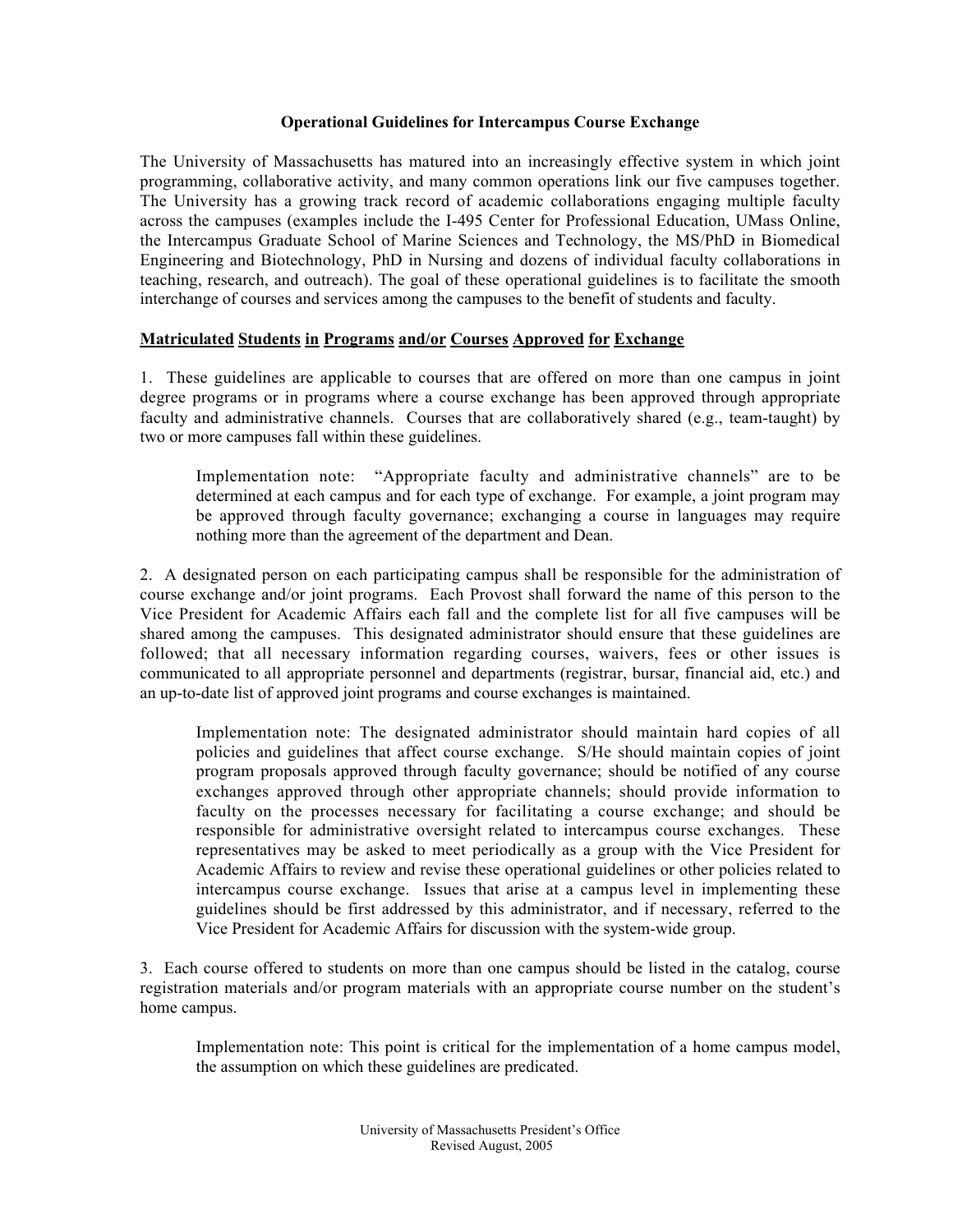4. Each student in a joint degree program or who, under this policy, is taking a course offered on more than one campus is identified as having a "home" campus, that is, the campus on which s/he is a matriculated student. The student's home campus shall be responsible for all official records including registration, billing and financial aid for that student.

5. Since each participating campus lists each course involved in an intercampus course exchange, a student will register for the course on his/her home campus as if the course were being offered by his/her campus, regardless of the origination of the course. The course will be counted as part of the student's course load, billing will occur based on the course load, and financial aid awarded as appropriate.

6. If the course in an approved joint program or course exchange is offered through Continuing Education course on any campus, and if the course is fulfilling a requirement for the degree and is available only as a Continuing Education course, a student may petition the Chancellor or designee of his/her home campus for a waiver of the additional Continuing Education charge. The course must be part of the full-time load as defined for billing purposes. The intent of this provision is to offer availability and accessibility of courses to students, not convenience. Courses offered in intersession or summer session are not eligible for this waiver unless the structure of the program includes course offering in summer and/or innersession as part of a normal cycle (a trimester model).

Implementation note: The student requesting a waiver of Continuing Education charges must provide justification on the petition form as to the importance of the course for his/her degree path. The Dean's signature on the petition form indicates agreement with the need to take the specific course through Continuing Education to fulfill degree requirements.

If an entire joint degree program is offered online through Continuing Education, then students will pay the established cost of the program as determined by Continuing Ed. Students will follow these procedures to register for courses on their home campus.

7. Students will be counted as part of their home campus enrollment headcount and FTE. For instructional FTE, instructional credit for the course will go to the instructor of record, for all students registered in the course, regardless of their campus location. If the course has more than one instructor, FTE for instructed students should be allocated to each instructor and department according to the proportion of course responsibilities and workload assumed by the participating faculty. These proportions must be negotiated and approved in advance of the course offering. Campuses may negotiate a prorated IFTE in situations where there is one instructor of record but another campus devotes significant technical, administrative, or instructional assistance for the course through staff or graduate assistants.

8. The joint program administrator (or department chair in the case of a single course being exchanged among campuses) and/or registrar is responsible for communicating with all participating campuses regarding enrollment in a course. Changes in student enrollment should be communicated as quickly as possible. After the drop/add deadlines of each participating campus have passed, a student roster should be sent electronically to the campus where the instructor of record is located. The students on this roster should be identified as a participant in either a joint program or an approved course exchange. These students' information will be added to the database of the campus from which instruction is originating so that instructional FTE may be computed.

Implementation note: Each campus shall determine its own method for identifying students who are participating from another campus in an intercampus course exchange. When